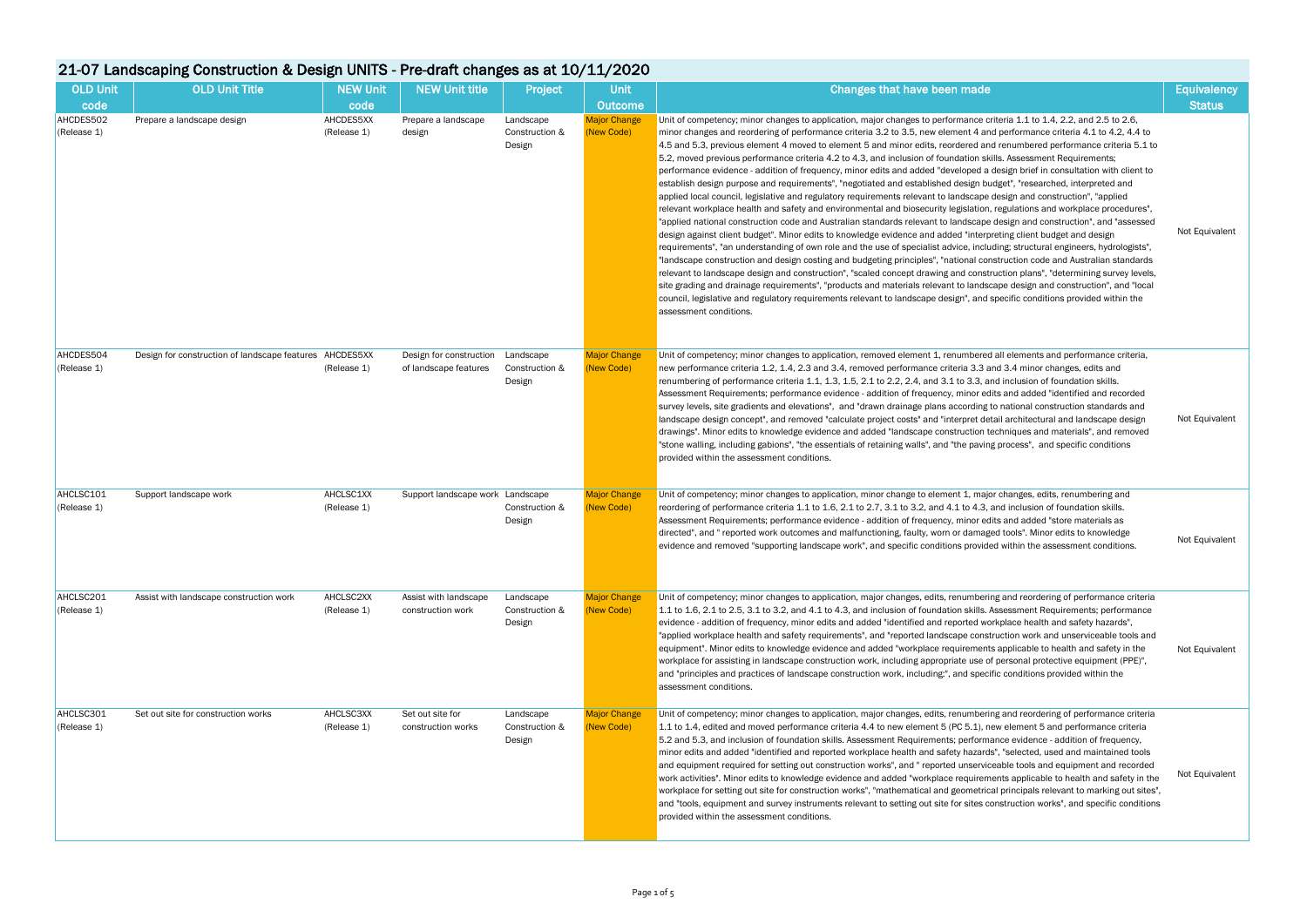## Changes that have been made Equivalency and Equivalency **Status** anges to application, added prerequisite unit, minor changes and reordering of performance nges to performance criteria 1.1, 2.1, and 4.3, moved performance criteria 2.5 to element 3 (performance criteria 2.6 to 2.5, added new performance criteria 3.5 and 4.4, and Assessment Requirements; performance evidence - addition of frequency, minor edits and alth and safety requirements", "selected, used and maintained tools and equipment required for structures and features", "gauged brickworks to maintain correct spacing", "setup profiles for d features", "applied bonding techniques", "applied joint treatment", "cleaned brick or block", and and equipment". Minor edits to knowledge evidence and added "workplace requirements ty in the workplace for constructing brick and block structures and features, including rotective equipment (PPE)", "site plans and specifications", "structural integrity of brick and block stralian standards and codes relevant to constructing brick and block structures and features", ulations and legislation applicable to constructing brick and block structures and features", nd their tolerances and applications", "types of brick and block structures and features", "types of and block structures and features", "types of waterproofing", "types of jointing applicable to brick ures", "types of reinforcement and core filling applicable to brick and block structures and inishes and applications", and specific conditions provided within the assessment conditions. Not Equivalent ianges to application, minor changes and reordering of performance criteria 1.2 to 1.3, 1.5 to nance criteria 1.1, 1.7, 2.1, 3.1 to 3.3, 4.3 and 4.5, minor changes and renumbering of element .2 to 6.3, added new element 5 and performance criteria 1.4, 5.1 to 5.2, and 6.4, and inclusion ent Requirements; performance evidence - addition of frequency, minor edits and added "applied requirements", "selected, used and maintained tools and equipment required for constructing s", "checked quality of work and cleaned up site", and "reported unserviceable tools and nowledge evidence and added "workplace requirements applicable to health and safety in the one structures and features, including appropriate use of personal protective equipment (PPE)", ues, including; dry stack, solid wall and veneer", "paving patterns and techniques, including; ne cladding construction techniques", and specific conditions provided within the assessment Not Equivalent ianges to application, major changes to performance criteria, minor changes and reordering of .9, added new performance criteria 1.1 and 4.2, split element 3 into two elements, existing ew element 4 (check quality of work and clean up site) minor changes/reordering of PC 4.1 and ion skills. Assessment Requirements; performance evidence - addition of frequency, minor edits e health and safety requirements", "selected, used and maintained tools, equipment and nenting a tree transplanting program", "checked quality of work and cleaned up site", and and equipment". Minor edits to knowledge evidence and added "workplace requirements ty in the workplace for implementing a tree transplanting program, including appropriate use of nt (PPE)", removed "safety procedures and potential hazards of removing and transplanting provided within the assessment conditions. Not Equivalent

| <b>OLD Unit</b><br>code  | <b>OLD Unit Title</b>                                | <b>NEW Unit</b><br>code  | <b>NEW Unit title</b>                                   | Project                               | <b>Unit</b><br><b>Outcome</b>     |                                                                                                                                                                                                                                                                                                                                                                                                                                                                                                                                                              |
|--------------------------|------------------------------------------------------|--------------------------|---------------------------------------------------------|---------------------------------------|-----------------------------------|--------------------------------------------------------------------------------------------------------------------------------------------------------------------------------------------------------------------------------------------------------------------------------------------------------------------------------------------------------------------------------------------------------------------------------------------------------------------------------------------------------------------------------------------------------------|
| AHCLSC303<br>(Release 1) | Construct brick and block structures and<br>features | AHCLSC3XX<br>(Release 1) | Construct brick and<br>block structures and<br>features | Landscape<br>Construction &<br>Design | <b>Major Change</b><br>(New Code) | Unit of competency; minor cha<br>criteria 1.2 to 1.6, minor chan<br>(performance criteria 3.6), and<br>inclusion of foundation skills.<br>added "applied workplace hea<br>constructing brick and block s<br>brick and block structures and<br>"reported unserviceable tools<br>applicable to health and safet<br>appropriate use of personal pi<br>structures and features", "Aus<br>"local and State/Territory regu<br>"types of bricks and blocks an<br>drainage applicable to brick a<br>and block structures and feat<br>features", "post-construction f |
| AHCLSC305<br>(Release 1) | Construct stone structures and features              | AHCLSC3XX<br>(Release 1) | Construct stone<br>structures and features              | Landscape<br>Construction &<br>Design | <b>Major Change</b><br>(New Code) | Unit of competency; minor cha<br>1.6, minor changes to perform<br>6 and performance criteria 6.<br>of foundation skills. Assessme<br>workplace health and safety re<br>stone structures and features<br>equipment". Minor edits to kn<br>workplace for constructing sto<br>"types of construction techniq<br>formal and random", and "stor<br>conditions.                                                                                                                                                                                                    |
| AHCLSC310<br>(Release 1) | Implement a tree transplanting program               | AHCLSC3XX<br>(Release 1) | Implement a tree<br>transplanting program               | Landscape<br>Construction &<br>Design | <b>Major Change</b><br>(New Code) | Unit of competency; minor cha<br>performance criteria 1.2 to 1.<br>element 3 - PCs 3.1 to 3.4, ne<br>4.3, and inclusion of foundation<br>and added "applied workplace<br>machinery required forimplem<br>"reported unserviceable tools<br>applicable to health and safet<br>personal protective equipmen<br>trees", and specific conditions                                                                                                                                                                                                                  |
| AHCLSC501<br>(Release 1) | Survey and establish site levels                     | AHCLSC5XX<br>(Release 1) | Survey and establish site Landscape<br>levels           | Construction &<br>Design              | <b>Major Change</b><br>(New Code) | Unit of competency; minor cha<br>of performance criteria 1.2 to<br>to 3.4, and inclusion of founda<br>edits and added "performed s<br>plans and client brief". Minor<br>procedures", and specific con                                                                                                                                                                                                                                                                                                                                                        |

ianges to application, minor changes to element 2, major changes, renumbering and reordering  $\alpha$  2.2, removed performance criteria 3.1 to 3.3, and added new performance criteria 1.1, and 3.1 ation skills. Assessment Requirements; performance evidence - addition of frequency, minor survey equipment test", "maintained survey equipment and material", and "interpreted existing edits to knowledge evidence and added "survey equipment testing, calibration and maintenance ditions provided within the assessment conditions. Not Equivalent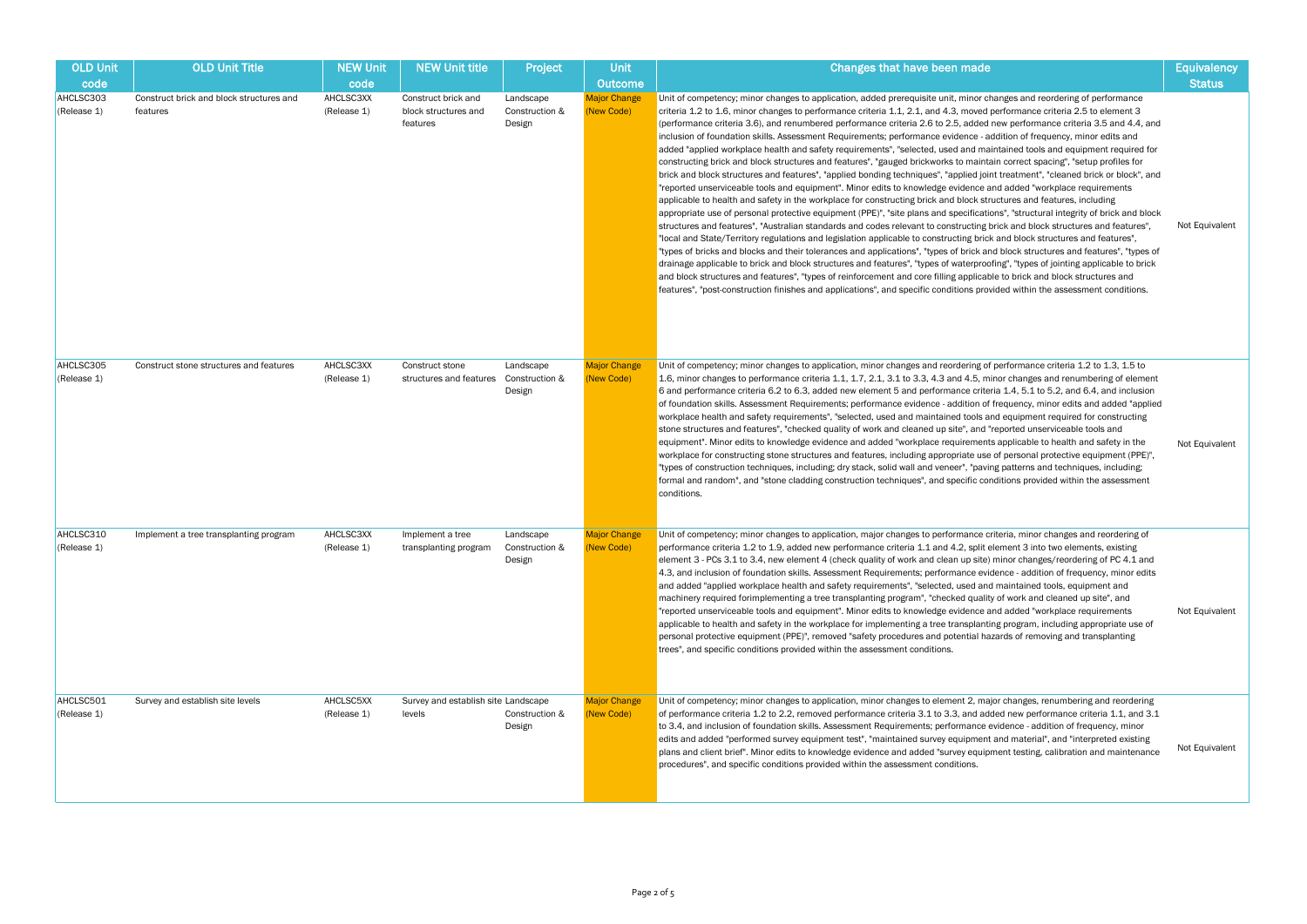| <b>OLD Unit</b><br>code  | <b>OLD Unit Title</b>                                      | <b>NEW Unit</b><br>code | <b>NEW Unit title</b> | Project                               | <b>Unit</b><br><b>Outcome</b>      | Changes that have been made                                                                                                                                                                                                                                                                                                                                                                                                                                                                                                                                                                                                                                                                                                                                                                                                                                                                                                                                                                                                                                                                                                                                                                                                                                                                                                                                                                                                                                                                                       | <b>Equivalency</b><br><b>Status</b> |
|--------------------------|------------------------------------------------------------|-------------------------|-----------------------|---------------------------------------|------------------------------------|-------------------------------------------------------------------------------------------------------------------------------------------------------------------------------------------------------------------------------------------------------------------------------------------------------------------------------------------------------------------------------------------------------------------------------------------------------------------------------------------------------------------------------------------------------------------------------------------------------------------------------------------------------------------------------------------------------------------------------------------------------------------------------------------------------------------------------------------------------------------------------------------------------------------------------------------------------------------------------------------------------------------------------------------------------------------------------------------------------------------------------------------------------------------------------------------------------------------------------------------------------------------------------------------------------------------------------------------------------------------------------------------------------------------------------------------------------------------------------------------------------------------|-------------------------------------|
| AHCDES501<br>(Release 1) | Design sustainable landscapes                              |                         |                       | Landscape<br>Construction &<br>Design | <b>Minor Change</b><br>(Same Code) | Unit of competency; minor changes to application, minor changes to element 4 and performance criteria 1.1, 1.4, 2.3, 2.5,<br>3.1 to 3.4, 4.1 and 4.6, and inclusion of foundation skills. Assessment Requirements; performance evidence - addition of<br>frequency, minor edits and added "developed a design brief in consultation with client to establish design purpose and<br>requirements" and "applied relevant workplace health and safety and environmental and biosecurity legislation, regulations<br>and workplace procedures". Minor edits to knowledge evidence and added "sustainable landscape design principles", and<br>"biophysical factors, biodiversity, historical, heritage and cultural attributes, services, site modifications and threats to<br>sustainability", and specific conditions provided within the assessment conditions.                                                                                                                                                                                                                                                                                                                                                                                                                                                                                                                                                                                                                                                    | Equivalent                          |
| AHCDES503<br>(Release 1) | Assess landscape sites                                     |                         |                       | Landscape<br>Construction &<br>Design | <b>Minor Change</b><br>(Same Code) | Unit of competency; minor changes to application, minor changes to performance criteria 1.1, 1.3, 1.6, 2.1 to 2.2, 2.5, 3.1 to<br>3.2, 3.4 to 3.5, 4.1, 4.6, 5.1 and 5.3, removed performance criteria 5.4, minor edits and renumbered performance criteria<br>5.4 to 5.6, and inclusion of foundation skills. Assessment Requirements; performance evidence - addition of frequency, minor<br>edits and added "applied relevant workplace health and safety and environmental and biosecurity legislation, regulations and<br>workplace procedures", "identify site entry conditions and approval requirements where applicable", "identified protected flora<br>and fauna, current land use and environmental threats and problems", "identified and recorded vegetation species, health,<br>age and location, and impact on surrounding environment", "applied local, state and federal regulations relevant to assessing<br>landscape sites", and "documented assessment and recommendations in a site plan and assessment report". Minor edits to<br>knowledge evidence and added "protected flora and fauna and environmental threats and problems", "vegetation species,<br>including health and age", "impact of vegetation species on surrounding environment", and "workplace health and safety and<br>environmental and biosecurity legislation and regulations and workplace procedures relevant to assessing landscape sites",<br>and specific conditions provided within the assessment conditions. | Equivalent                          |
| AHCLSC202<br>(Release 1) | Construct low-profile timber or modular<br>retaining walls |                         |                       | Landscape<br>Construction &<br>Design | <b>Minor Change</b><br>(Same Code) | Unit of competency; minor changes to application, minor changes and reordering of performance criteria 1.3 to 1.5, minor<br>changes and renumbering of performance criteria 4.6 to 4.8, minor changes to performance criteria 1.1 to 1.2, 2.1 to 2.3, 3.1<br>to 3.2, 3.5, and 5.1 to 5.3, added new performance criteria 4.4 and 5.4, and inclusion of foundation skills. Assessment<br>Requirements; performance evidence - addition of frequency, minor edits and added "applied workplace health and safety<br>requirements", "installed protective membrane as specified", and "reported low-profile timber or modular retaining wall<br>construction operations and unserviceable tools and equipment". Minor edits to knowledge evidence and added "workplace<br>requirements applicable to health and safety in the workplace for constructing low-profile timber or modular retaining walls,<br>including appropriate use of personal protective equipment (PPE)", and "pretective membrane methods", and specific<br>conditions provided within the assessment conditions.                                                                                                                                                                                                                                                                                                                                                                                                                               | Equivalent                          |
| AHCLSC203<br>(Release 1) | Install aggregate paths                                    |                         |                       | Landscape<br>Construction &<br>Design | <b>Minor Change</b><br>(Same Code) | Unit of competency; minor changes to application, minor changes to performance criteria 1.1 to 1.5, 2.1, 3.1, and 5.3,<br>reordered performance criteria 3.3 and 3.4, added new performance criteria 5.4, and inclusion of foundation skills.<br>Assessment Requirements; performance evidence - addition of frequency, minor edits and added "read and interpreted site<br>plans", "applied workplace health and safety requirements", and " reported aggregate path installation operations and<br>unserviceable tools and equipment". Minor edits to knowledge evidence and added "workplace requirements applicable to<br>health and safety in the workplace for installing aggregate paths including appropriate use of personal protective equipment<br>(PPE)", "types of membranes", and "types of edge restraints", and specific conditions provided within the assessment<br>conditions.                                                                                                                                                                                                                                                                                                                                                                                                                                                                                                                                                                                                                 | Equivalent                          |
| AHCLSC204<br>(Release 1) | Lay paving                                                 |                         |                       | Landscape<br>Construction &<br>Design | <b>Minor Change</b><br>(Same Code) | Unit of competency; minor changes to application, minor changes and reordering of performance criteria 1.1 to 1.5, minor<br>changes to performance criteria 2.2, 3.3 to 3.4, 5.6, and 6.1 to 6.3, added new performance criteria 2.3 and 6.4, and<br>inclusion of foundation skills. Assessment Requirements; performance evidence - addition of frequency, minor edits and<br>added "applied workplace health and safety requirements", "used different edge restraints", and " reported paving operations<br>and unserviceable tools and equipment". Minor edits to knowledge evidence and added "workplace requirements applicable<br>to health and safety in the workplace for laying pavers including appropriate use of personal protective equipment (PPE)",<br>"types of base and bedding material, edge restraints and their function", and "methods of disposing of soil and waste<br>materials", and specific conditions provided within the assessment conditions.                                                                                                                                                                                                                                                                                                                                                                                                                                                                                                                                    | Equivalent                          |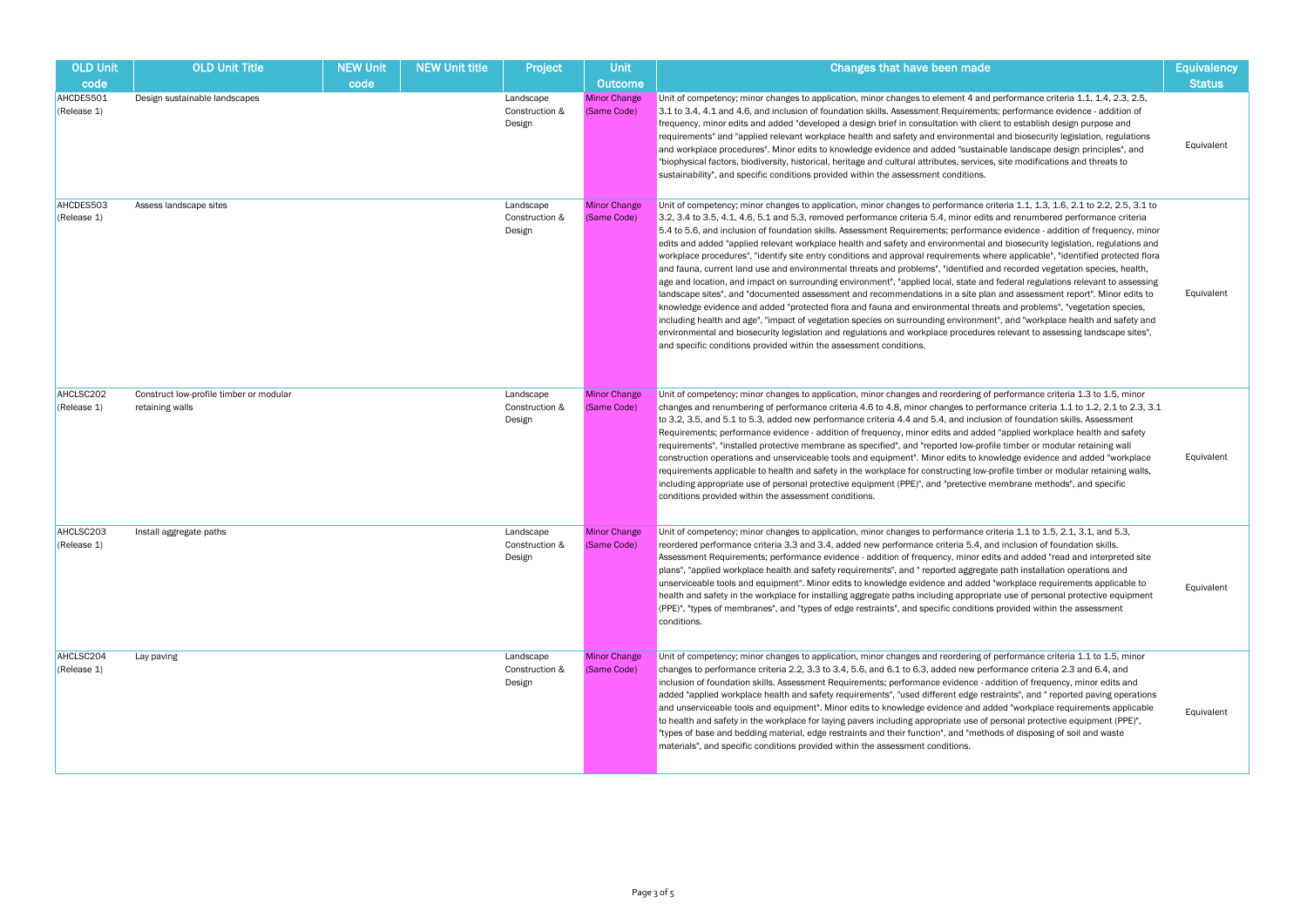| <b>OLD Unit</b><br>code  | <b>OLD Unit Title</b>                       | <b>NEW Unit</b><br>code | NEW Unit title | Project                               | Unit<br><b>Outcome</b>             | Changes that have been made                                                                                                                                                                                                                                                                                                                                                                                                                                                                                                                                                                                                                                                                                                                                                                                                                                                                                                                                                                                                                                                                                                                                                                                                                                                                                                                                                                                                                                                                                                                                                                               | <b>Equivalency</b><br><b>Status</b> |
|--------------------------|---------------------------------------------|-------------------------|----------------|---------------------------------------|------------------------------------|-----------------------------------------------------------------------------------------------------------------------------------------------------------------------------------------------------------------------------------------------------------------------------------------------------------------------------------------------------------------------------------------------------------------------------------------------------------------------------------------------------------------------------------------------------------------------------------------------------------------------------------------------------------------------------------------------------------------------------------------------------------------------------------------------------------------------------------------------------------------------------------------------------------------------------------------------------------------------------------------------------------------------------------------------------------------------------------------------------------------------------------------------------------------------------------------------------------------------------------------------------------------------------------------------------------------------------------------------------------------------------------------------------------------------------------------------------------------------------------------------------------------------------------------------------------------------------------------------------------|-------------------------------------|
| AHCLSC205<br>(Release 1) | Install tree protection devices             |                         |                | Landscape<br>Construction &<br>Design | <b>Minor Change</b><br>(Same Code) | Unit of competency; minor changes to application, minor changes to performance criteria 1.1 to 1.4, 1.6 and 2.2, renumbered<br>and minor changes to performance criteria 3.5, added new performance criteria 3.4, and inclusion of foundation skills.<br>Assessment Requirements; performance evidence - addition of frequency, minor edits and added "identified and reported<br>workplace health and safety hazards", "applied workplace health and safety requirements", and " reported tree protection<br>device installation operations and unserviceable tools and equipment". Minor edits to knowledge evidence and added<br>"workplace requirements applicable to health and safety in the workplace for installing tree protection devices including<br>appropriate use of personal protective equipment (PPE)", and specific conditions provided within the assessment conditions.                                                                                                                                                                                                                                                                                                                                                                                                                                                                                                                                                                                                                                                                                                              | Equivalent                          |
| AHCLSC302<br>(Release 1) | Construct landscape features using concrete |                         |                | Landscape<br>Construction &<br>Design | <b>Minor Change</b><br>(Same Code) | Unit of competency; minor changes to application, minor changes and reordering of performance criteria 1.2 to 1.4, 2.5 to<br>2.10, and 3.6 to 3.7, minor changes to performance criteria 1.1, 1.5 to 1.6, 2.1 to 2.2, and 4.2 to 4.3, added new<br>performance criteria 2.4, 3.5, 4.4, and 5.5, and inclusion of foundation skills. Assessment Requirements; performance<br>evidence - addition of frequency, minor edits and added "applied workplace health and safety requirements", "selected, used<br>and maintained tools and equipment required for constructing landscape features using concrete", "performed concrete"<br>slump test", "checked quality of work and cleaned up site", and "reported unserviceable tools and equipment". Minor edits to<br>knowledge evidence and added "workplace requirements applicable to health and safety in the workplace for constructing<br>landscape features using concrete, including appropriate use of personal protective equipment (PPE)", "industry standard<br>terminology relevant to constructing landscape features using concrete", "expansion joints and steel reinforcement purpose<br>and installation techniques", "slump testing procedures", "concrete pigments and additives use and preparation", "concrete<br>applications and placement techniques", and "concrete curing processes and finishing techniques", and specific conditions<br>provided within the assessment conditions.                                                                                                                                             | Equivalent                          |
| AHCLSC304<br>(Release 1) | Erect timber structures and features        |                         |                | Landscape<br>Construction &<br>Design | <b>Minor Change</b><br>(Same Code) | Unit of competency; minor changes to application, minor changes and reordering of performance criteria 1.2 to 1.4, 3.2 to<br>3.4, and 4.2 to 4.5, minor changes to performance criteria 1.1, 1.5, 2.1 to 2.2, 5.1, and 5.3 to 5.4, added new performance<br>criteria 3.1, 4.1 and 5.5, and inclusion of foundation skills. Assessment Requirements; performance evidence - addition of<br>frequency, minor edits and added "applied workplace health and safety requirements", "selected, used and maintained tools<br>and equipment required for erecting timber structures and features", "interpreted site plans, design drawings and<br>specifications", "set out and prepared site for timber structures and features", "identified and selected timber according to site<br>plans and specifications", "selected hardware according to site plans and specifications", "measured and marked out timber",<br>"checked quality of work and cleaned up site", and "reported unserviceable tools and equipment". Minor edits to knowledge<br>evidence and added "workplace requirements applicable to health and safety in the workplace for erecting timber structures<br>and features, including appropriate use of personal protective equipment (PPE)", "Australian standards and codes relevant to<br>timber structures and features", "industry standard terminology relevant to timber structures and features", "use of hand and<br>power tools relevant to timber structures and features", and "protective treatments", and specific conditions provided within<br>the assessment conditions. | Equivalent                          |
| AHCLSC306<br>(Release 1) | Implement a paving project                  |                         |                | Landscape<br>Construction &<br>Design | <b>Minor Change</b><br>(Same Code) | Unit of competency; minor changes to application, minor changes and reordering of performance criteria 1.1 to 1.3, minor<br>changes to performance criteria 1.5, 2.2, 3.3, and 4.1 to 4.3, added new performance criteria 4.4, and inclusion of<br>foundation skills. Assessment Requirements; performance evidence - addition of frequency, minor edits and added "applied<br>workplace health and safety requirements", "selected, used and maintained tools, equipment and machinery required for<br>implementing a paving project", "checked quality of work and cleaned up site", and "reported unserviceable tools and<br>equipment". Minor edits to knowledge evidence and added "workplace requirements applicable to health and safety in the<br>workplace for implementing a paving project, including appropriate use of personal protective equipment (PPE)", and specific<br>conditions provided within the assessment conditions.                                                                                                                                                                                                                                                                                                                                                                                                                                                                                                                                                                                                                                                           | Equivalent                          |
| AHCLSC307<br>(Release 1) | Implement a retaining wall project          |                         |                | Landscape<br>Construction &<br>Design | <b>Minor Change</b><br>(Same Code) | Unit of competency; minor changes to application, minor changes and reordering of performance criteria 1.2 to 1.6, minor<br>changes to element 2, and performance criteria 2.2, 3.3, and 4.1 to 4.2, added new performance criteria 4.4, and inclusion of<br>foundation skills. Assessment Requirements; performance evidence - addition of frequency, minor edits and added "applied<br>workplace health and safety requirements", "selected, used and maintained tools, equipment and machinery required for<br>implementing a retaining wall project", "checked quality of work and cleaned up site", and "reported unserviceable tools and<br>equipment". Minor edits to knowledge evidence and added "workplace requirements applicable to health and safety in the<br>workplace for implementing a retaining wall project, including appropriate use of personal protective equipment (PPE)",<br>removed "work health and safety issues", and specific conditions provided within the assessment conditions.                                                                                                                                                                                                                                                                                                                                                                                                                                                                                                                                                                                        | Equivalent                          |